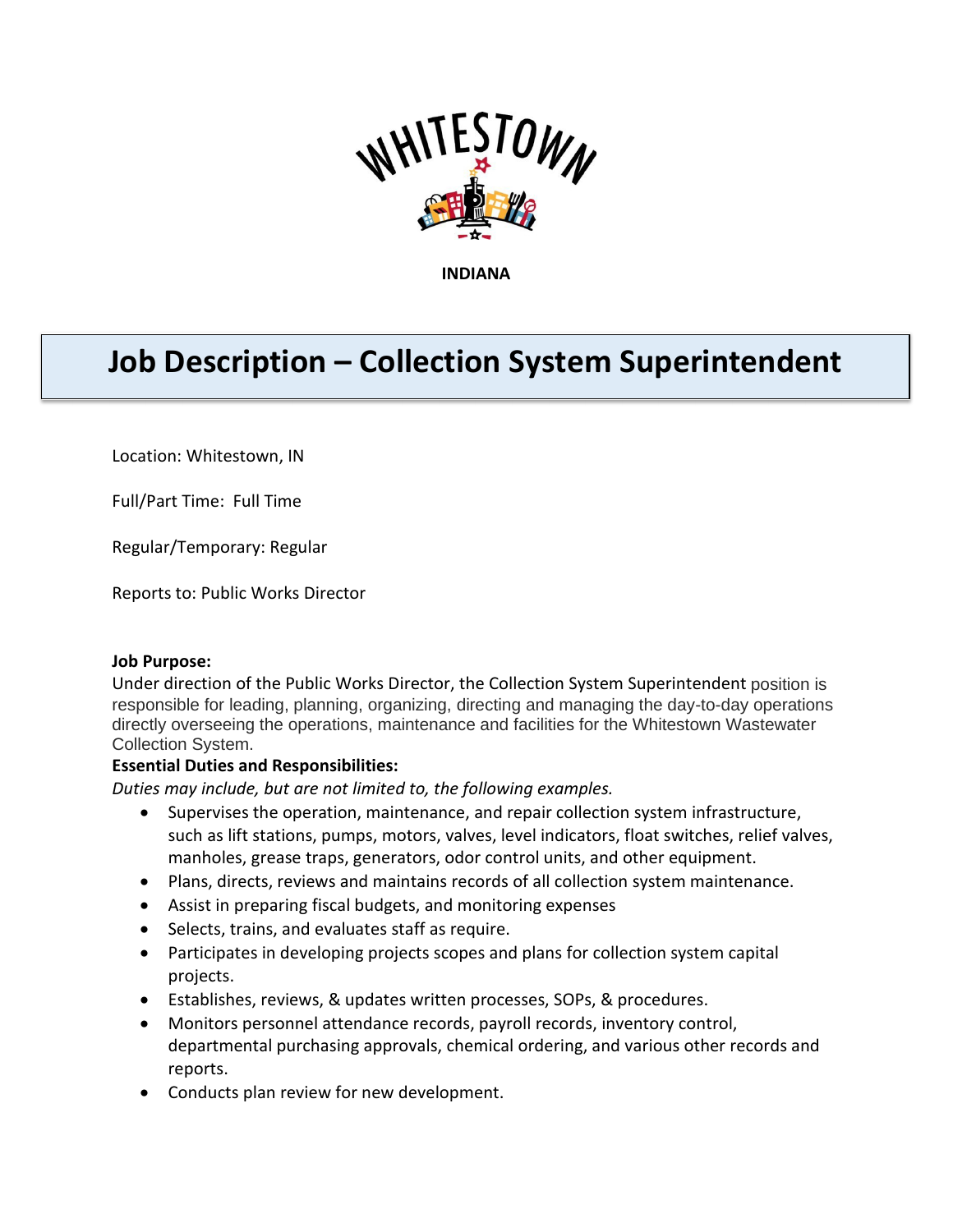- Responds to emergencies when required
- Participates in Utility Management On-Call
- Performs other duties as assigned.
- Responds to customer complaints or reported issues.
- Inform and interact with the public and customers in a courteous and professional manner.

## **Education, Knowledge, and Skills:**

- High school diploma or equivalent.
- Knowledge of basic principles, practices, tools, equipment, and supplies required to maintain and repair a wastewater collection system.
- Knowledge of basic principles and practices of mobile equipment servicing and repair.
- Knowledge of basic safety practices related to the work.
- Knowledge of basic computer applications related to the work.
- Knowledge of basic mathematics.
- Knowledge of safe driving rules and practices.
- Knowledge and ability to perform confined space entry.
- Ability to provide a high level of customer service by effectively dealing with the public, vendors,contractors, and town employees.
- Ability to perform skilled work related to the installation, inspection, maintenance and repair of underground sewer lines and laterals, and pumping stations.
- Ability to perform servicing and minor maintenance on a variety of stationary and mobile equipment.
- Ability to safely use vehicles, tools, and equipment related to the work.
- Ability to interpret and explain regulations, policies, and procedures.
- Ability to make accurate mathematical calculations.
- Ability to read maps, manuals, and specifications.
- Ability to assist in responding effectively to emergency situations and troubleshooting suchsituations.
- Ability to maintain accurate logs, records, and basic written records of work performed.
- Ability to provide oral and written instructions.
- Ability to organize Collection System Department work, set priorities, and meet critical time deadlines.
- Ability to establish, maintain, and foster positive and effective working relationships with Town employees.

## **License/Certificate:**

- Possession of, or the ability to obtain, a class B CDL driver's license with air brakes and tanker endorsement within one (1) year of employment.
- Ability or willingness to obtain a Class III Wastewater Collection System Operator certificate issued by the Indiana Water Environment Association.